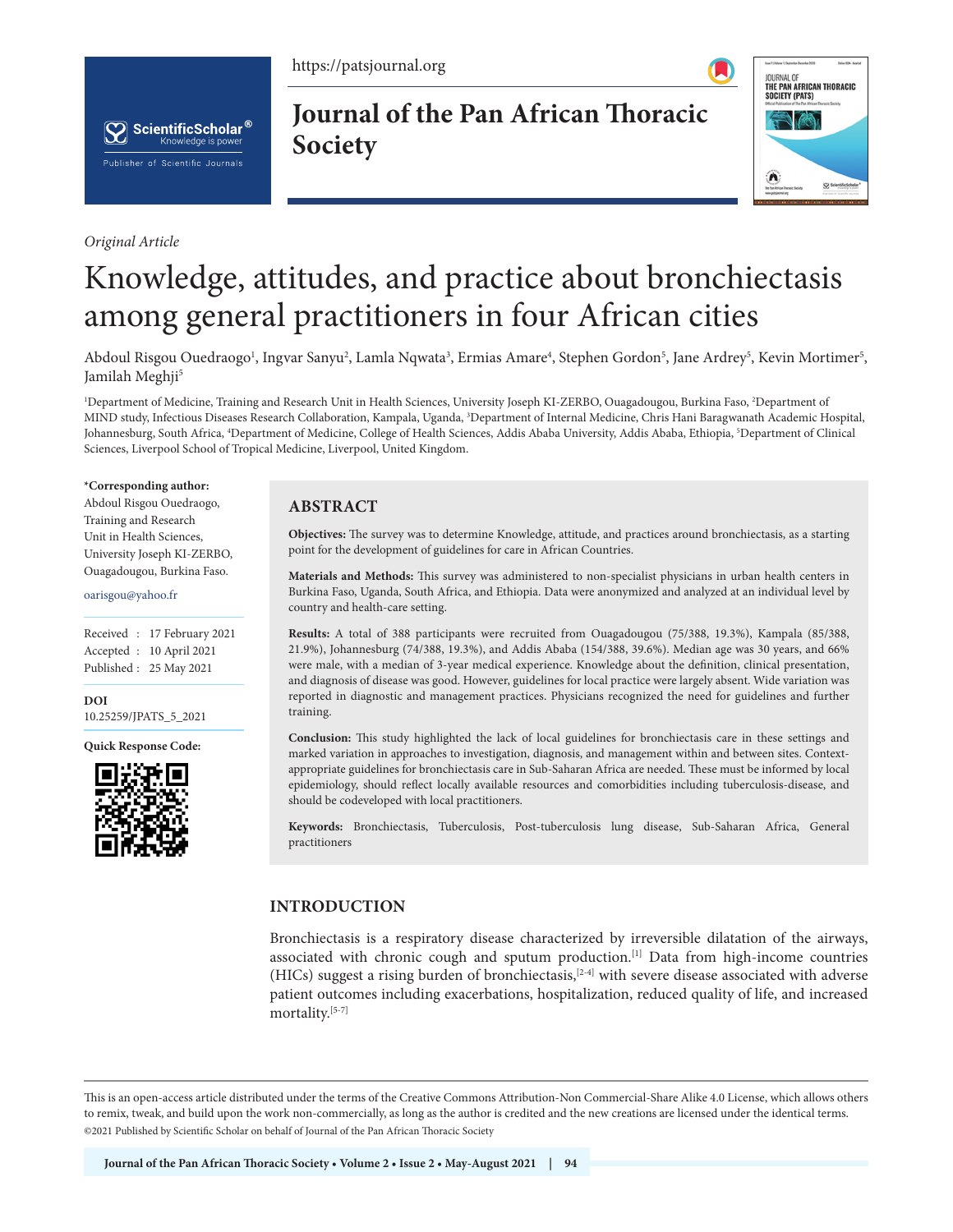However, very few data are available on the epidemiology of bronchiectasis in low- and middle-income countries (LMICs). This remains the case despite the high prevalence of risk factors including early childhood infections, pulmonary tuberculosis (TB), and HIV infection in these settings.<sup>[8-10]</sup> Emerging data from a new Indian Bronchiectasis Registry suggest that the epidemiology of disease in LMICs may be markedly different to that seen in HICs, with a higher proportion of younger male patients experiencing disease, frequently as a result of previous TB.[11] Outcomes associated with bronchiectasis in these settings remain unclear.

Guidelines for the diagnosis and management of bronchiectasis in routine clinical settings in LMICs are also limited. Guidelines used in HICs focus on individualized patient care and require specialist respiratory input.<sup>[12-14]</sup> These approaches are not easily applicable to LMICs where health care is largely decentralized and provided by general practitioners with little access to specialist care. Additional challenges faced in LMICs include the high prevalence of TB disease among those presenting with chronic cough<sup>[15]</sup> and the high burden of post-tuberculosis lung disease (PTLD) among TB survivors.<sup>[16]</sup>

Guidelines tailored to the diagnosis and management of bronchiectasis in resource-constrained settings are clearly needed, and a clear understanding of existing practices around bronchiectasis in LMICs will be a crucial starting point in their development. In this paper, we describe findings from a knowledge, attitudes, and practice (KAP) survey about bronchiectasis, completed among non-specialist doctors in four African cities.

## **MATERIALS AND METHODS**

This cross-sectional study was completed in the four African cities of Addis Ababa (Ethiopia), Johannesburg (South Africa), Kampala (Uganda), and Ouagadougou (Burkina Faso) from March 2019 to April 2020.

A list of primary, secondary, and tertiary health facilities was compiled for each city from Ministry of Health and City Authority data. Public facilities were included in South Africa and Ethiopia, and private facilities were also included in Uganda and Burkina Faso. Facilities were convenience sampled from this list, based on ease of access, and were visited on a day convenient to the local investigator. All medical doctors who had completed a first degree, were working with adult medical patients, and were present on that day were eligible for inclusion. A pragmatic minimum sample size of 40 participants was agreed per city, and sampling continued until this number was met.

All participants were asked to complete a study questionnaire, which was developed by the study team based on the British Thoracic Guideline for Bronchiectasis<sup>[17]</sup> and personal

experience of the local study leads. This included questions about bronchiectasis knowledge (definition, clinical presentation, diagnosis, and basic management), attitudes (beliefs about the importance of the condition and standards of training), and current clinical practice (availability of guidelines, access to diagnostic and management tools, and antibiotic use). The questionnaire was developed in English and translated into French for use in Burkina Faso by the local PI (ARO) with review by a professional translation service. Paper questionnaires were administered to participants in English or French and were self-completed by participants, with immediate return to the study team to be checked for missing data. Neither participant nor health facility names were included on the questionnaire, to ensure anonymity. Participants in Uganda received \$3 each for participating in the study as required by the local IRB.

Quantitative data were analyzed using Epi Info 7.2 and R-studio. Data were described by country and health-care facility type. Chi-square or Fisher's exact tests were used to compare categorical variables, and ANOVA used to compare continuous parameters between groups. Ethics approval was obtained from the Institutional Review Boards in each country (Burkina Faso: 2019-3-038; Ethiopia: IMR/264/11; Uganda: MHREC 1649; and South Africa: HREC: M190753). Permission was sought from heads of facilities before data were collected. All participants provided a written informed consent.

# **RESULTS**

## **Participant characteristics**

A total of 388 participants were recruited from Burkina Faso (75/388, 19.3%), Uganda (85/388, 21.9%), South Africa (74/388, 19.3%), and Ethiopia (154/388, 39.6%). Median age was 30 years (IQR: 28–33 years), and 66% were male. On average, participants had been working for a median of 3 years (IQR: 2–6). However, marked variation was observed between sites with those in South Africa older, with a longer duration in practice, and more likely to be working in tertiary care facilities. All participants in Ethiopia and South Africa were recruited from the public sector while 72.1% (49/75) and 27.9% (19/85) of participants in Burkina Faso and Uganda were recruited from the private sector, respectively [Table 1].

## **Knowledge**

The majority of participants (333/388, 85.8%) knew that bronchiectasis is defined by chronic irreversible dilatation of the airways. Participants who selected an incorrect definition were marginally older than those who chose the correct definition (32 years [IQR: 29–39.5] vs. 30 years [28–32], *P* < 0.001), but no differences were noted by health facility type [Table 2].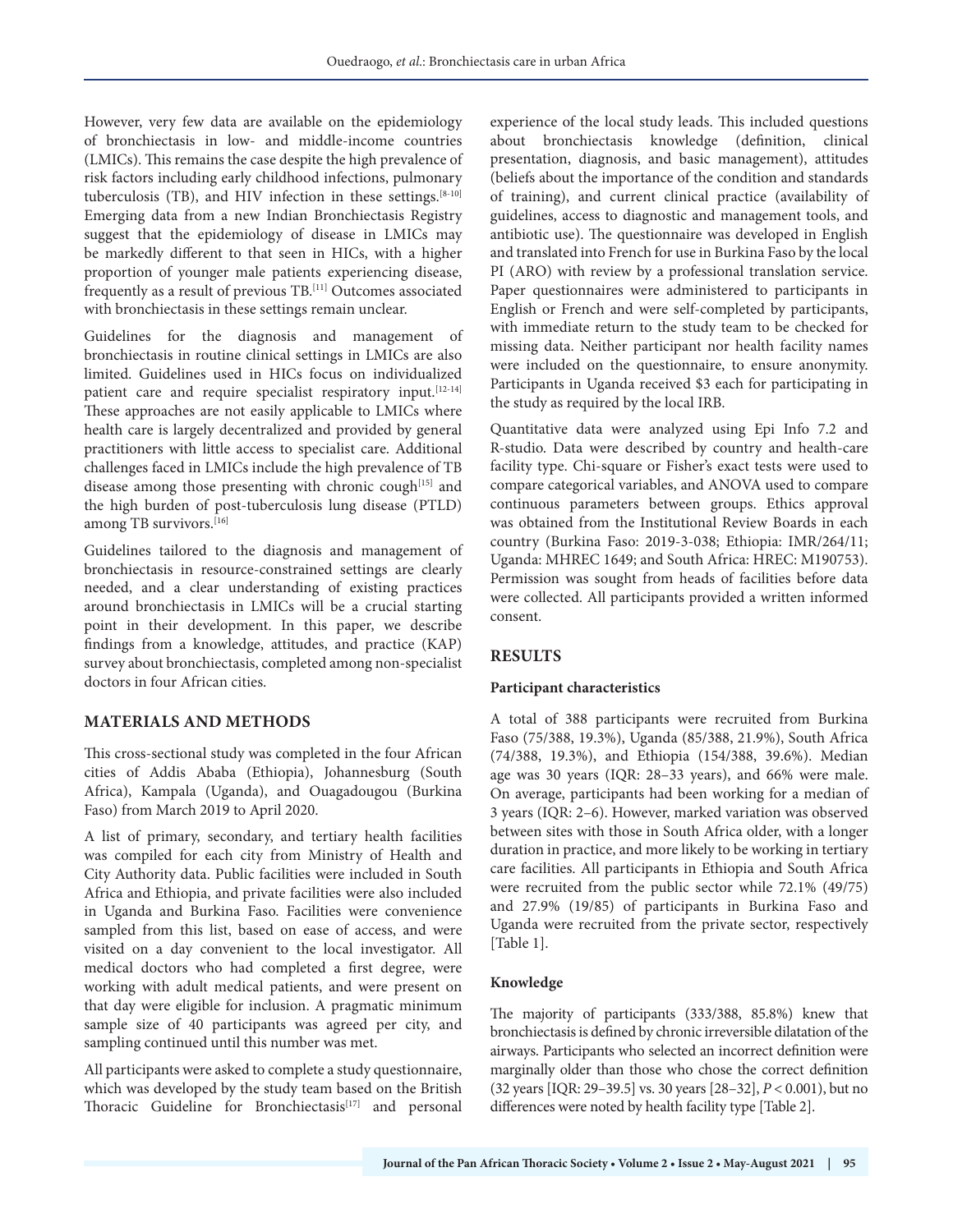| Table 1: Participant characteristics.                                         |                                     |                                  |                                    |                                      |                                  |                  |
|-------------------------------------------------------------------------------|-------------------------------------|----------------------------------|------------------------------------|--------------------------------------|----------------------------------|------------------|
| <b>Characteristic</b>                                                         | All,<br>$n = 388$                   | Burkina Faso,<br>$n = 75$        | Ethiopia,<br>$n=154$               | South Africa,<br>$n=74$              | Uganda,<br>$n = 85$              | P-value          |
| Male $n$ (%)<br>Age (years) (median, IQR)<br>Health facility setting $(n, %)$ | 256(66.0)<br>$30(28-33)$            | 53 (70.7)<br>$30(29-33)$         | 106(68.8)<br>$28(27-30)$           | 42(56.7)<br>$33(31-39)$              | 55 (64.7)<br>$30(28-34)$         | 0.278<br>< 0.001 |
| Primary<br>Secondary                                                          | 37(9.5)<br>173(4.6)                 | 6(8.0)<br>18(24.0)               | 22(14.3)<br>86 (55.8)              | 2(2.7)<br>28 (37.8%)                 | 7(8.2)<br>41(48.2)               | < 0.001          |
| Tertiary<br>Private<br>Years in practice (median, IQR)                        | 110(28.4)<br>68 (17.5%)<br>$3(2-6)$ | 2(2.7)<br>49 (65.3%)<br>$2(1-3)$ | 46(29.9)<br>$0(0.0\%)$<br>$2(2-4)$ | 44 (59.5)<br>$0(0.0\%)$<br>$8(6-13)$ | 18(21.2)<br>19(22.4)<br>$4(2-6)$ | < 0.001          |

Most participants (356/388, 91.7%) also knew that the diagnosis of bronchiectasis is based on imaging, with computerized tomography (CT) identified as the gold standard diagnostic tool by 87.0% (310/356). However, only half (200/388, 51.5%) correctly identified ring and tramlines as the dominant feature of bronchiectasis seen on plain CXR. This proportion was highest in tertiary health facilities (75/111, 67.6%) [Figure 1], and among those practitioners from facilities with CXR capacity, compared to those without (184/345 [53.3%] vs. 10/38 [26.3%], *P* = 0.003).

The most common risk factors identified for bronchiectasis were TB (327/388, 84.3%) and childhood chest infections (212/388, 54.6%). HIV was identified as a common risk factor by less than a third of practitioners in Burkina Faso (23/75, 30.7%) and Ethiopia (42/154, 27.3%), but over half of those in Uganda (43/85, 50.5%) and South Africa (53/74, 71.6%).

Clinical features of both disease and exacerbations were well recognized: Chronic productive cough was widely identified as the most common symptom of disease by 94.1% (365/388), with increased sputum volume and breathlessness correctly identified as common features of exacerbation by 84.8% (329/388) and 73.7% (286/388), respectively. The majority of participants (323/388, 83.2%) recognized that patients with bronchiectasis are at risk of recurrent chest infections.

Knowledge about recommended investigations and management varied widely. When asked which laboratory tests should be completed as part of a standard "workup" for bronchiectasis, sputum mycobacterial culture was selected by 54.1% (20/37), 74.0% (128/173), 82.9% (92/111), and 85.3% (58/68) of respondents from primary, secondary, tertiary, and private care settings, respectively [Table 2].

Among the therapy options presented to participants, daily airway clearance and antibiotics during exacerbations were selected as the most important measures by 55.3% (215/389) and 50.1% (195/389) of participants. Over half (214/388, 55.1%) reported that the recommended antibiotic duration was 10–14 days, while 12.8% (50/359) chose >14 days and 7.5% (29/385) chose 5 days.



**Figure 1:** Dominant feature of bronchiectasis on CXR selected by participants, by health facility setting.

## **Attitudes**

Almost two-thirds of participants (243/387, 62.8%) somewhat or strongly agreed that bronchiectasis is a common condition among adults in their setting. However, this proportion varied widely from Burkina Faso (9/75, 12.0%) to South Africa (69/74, 93.3%). The majority of participants in all countries (374/387, 96.9%) felt that general practitioners in their setting need more training on the diagnosis and management of bronchiectasis. Similarly, 82.0% (373/387) strongly agreed that local guidelines for the diagnosis and management of bronchiectasis are needed.

## **Practice**

Overall only 17.3% (67/387) of participants had guidelines or protocols to follow when managing patients with bronchiectasis. Substantial variation was seen between countries: Very few practitioners in Burkina Faso had access to guidelines (1/75, 1.3%), while 29.7% (22/74) in South Africa and 22.9% (35/153) in Ethiopia reported that these were available. The majority of those who had access to guidelines were based in secondary and tertiary centers (53/57, 93.0%). The guidelines referred to included Ugandan and Ethiopian National guidelines or "Standard treatment" guidelines, documents from the World Health Organization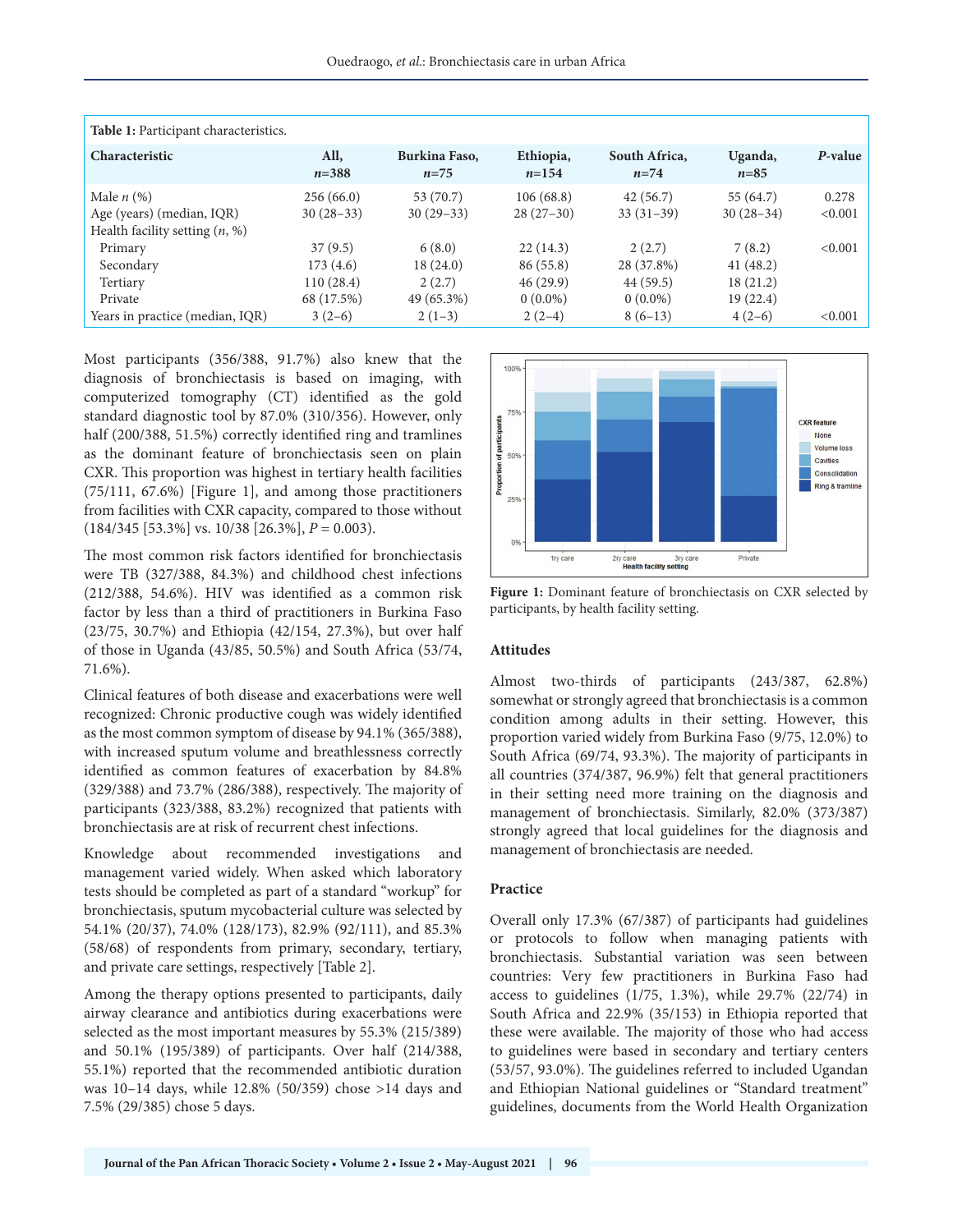| Table 2: Bronchiectasis knowledge.                             |                   |                           |                      |                           |                     |         |  |  |  |
|----------------------------------------------------------------|-------------------|---------------------------|----------------------|---------------------------|---------------------|---------|--|--|--|
| Variable                                                       | All,<br>$n = 388$ | Burkina Faso,<br>$n = 75$ | Ethiopia,<br>$n=154$ | South Africa,<br>$n = 74$ | Uganda,<br>$n = 85$ | P value |  |  |  |
| Definition $(n, %)$                                            |                   |                           |                      |                           |                     |         |  |  |  |
| Chronic irreversible airway dilatation                         | 333 (85.8)        | 70 (93.3)                 | 142 (92.8)           | 61(82.4)                  | 60(70.6)            | < 0.001 |  |  |  |
| Reversible airway dilatation                                   | 25(6.4)           | 4(5.3)                    | 5(3.2)               | 3(4.1)                    | 13(15.3)            |         |  |  |  |
| Scarring/fibrosis of lung tissue                               | 24(6.2)           | 0(0)                      | 6(3.9)               | 10(13.5)                  | 8(9.4)              |         |  |  |  |
| Consolidation within lung tissue                               | 6(1.6)            | 1(1.3)                    | 1(0.6)               | 0(0)                      | 4(4.7)              |         |  |  |  |
| Gold standard diagnostic test $(n, %)$                         |                   |                           |                      |                           |                     |         |  |  |  |
| Chest CT scan                                                  | 310 (79.9)        | 47(62.7)                  | 136 (88.3)           | 61(82.4)                  | 66 (77.6)           | < 0.001 |  |  |  |
| <b>CXR</b>                                                     | 46(11.9)          | 21(28.0)                  | 5(3.2)               | 9(12.1)                   | 11(12.9)            |         |  |  |  |
| Lung function                                                  | 17(4.4)           | 6(8.0)                    | 4(2.6)               | 1(1.4)                    | 6(7.1)              |         |  |  |  |
| Spirometry                                                     | 15(3.9)           | 1(1.3)                    | 9(5.8)               | 3(4.1)                    | 2(2.4)              |         |  |  |  |
| Main sign on CXR $(n, %)$                                      |                   |                           |                      |                           |                     |         |  |  |  |
| Consolidation                                                  | 107(27.6)         | 49(65.3)                  | 25(16.2)             | 5(6.8)                    | 28 (33.3)           | < 0.001 |  |  |  |
| Ring and tramlines                                             | 200(51.5)         | 23(30.7)                  | 91 (59.1)            | 50 (67.6)                 | 36(42.9)            |         |  |  |  |
| Volume loss                                                    | 24(6.2)           | 0(0)                      | 12(7.8)              | 5(6.8)                    | 7(8.3)              |         |  |  |  |
| Cavities                                                       | 50 (12.9)         | 1(2.3)                    | 26(16.9)             | 18(24.3)                  | 5(6.0)              |         |  |  |  |
| None                                                           | 22(5.7)           | 2(2.7)                    | 12(7.8)              | 0(0)                      | 8(9.5)              |         |  |  |  |
| Common risk factors $(n, %)$                                   |                   |                           |                      |                           |                     |         |  |  |  |
| Childhood chest infections                                     | 212 (54.6)        | 56 (74.7)                 | 65(42.2)             | 49(66.2)                  | 42 (49.4)           | < 0.001 |  |  |  |
| TB                                                             | 327 (84.3)        | 62(82.7)                  | 121 (78.6)           | 70 (94.6)                 | 74 (87.1)           | < 0.001 |  |  |  |
| <b>HIV</b>                                                     | 160(41.2)         | 23(30.7)                  | 42(27.3)             | 52(70.3)                  | 43(50.6)            | < 0.001 |  |  |  |
| Asthma                                                         | 147 (37.9)        | 35 (46.7)                 | 72 (46.7)            | 11(14.9)                  | 85(34.1)            | < 0.001 |  |  |  |
| Allergic bronchopulmonary aspergillosis                        | 171(44.1)         | 37(49.3)                  | 67(43.5)             | 21(28.3)                  | 46(54.1)            | 0.007   |  |  |  |
| Three most important therapies $(n, %)$                        |                   |                           |                      |                           |                     |         |  |  |  |
| Daily airway clearance                                         | 215(55.4)         | 41(54.7)                  | 83 (53.9)            | 59 (79.7)                 | 32 (37.6)           | < 0.001 |  |  |  |
| Decreasing amount of activity                                  | 57(14.7)          | 27(36.0)                  | 20(13.0)             | 1(1.3)                    | 9(10.6)             | < 0.001 |  |  |  |
| Daily antibiotics                                              | 110(28.3)         | 21(28.0)                  | 50(32.5)             | 2(2.7)                    | 37 (4.4)            | < 0.001 |  |  |  |
| Antibiotics during exacerbations                               | 194(50.0)         | 40(53.3)                  | 92 (59.7)            | 32(44.2)                  | 30(35.3)            | 0.002   |  |  |  |
| Inhaled corticosteroids                                        | 126(32.5)         | 34(45.3)                  | 63 (40.9)            | 2(2.7)                    | 27(31.8)            | < 0.001 |  |  |  |
| Inhaled bronchodilators                                        | 89 (22.9)         | 24 (32.0)                 | 39(25.3)             | 4(5.4)                    | 22(25.9)            | < 0.001 |  |  |  |
| Vaccination pneumococcal and influenza                         | 92(23.7)          | 16(21.3)                  | 23(14.9)             | 46(62.7)                  | 7(8.2)              | < 0.001 |  |  |  |
| Recurrent TB treatment                                         | 15(3.9)           | 4(5.3)                    | 5(3.2)               | 1(1.3)                    | 5(5.9)              | 0.406   |  |  |  |
| Recommended duration of antibiotics for exacerbations $(n, %)$ |                   |                           |                      |                           |                     |         |  |  |  |
| 5 days                                                         | 29(7.5)           | 0(0)                      | 3(2.0)               | 18(24.3)                  | 8(9.4)              | < 0.001 |  |  |  |
| 7 days                                                         | 94 (24.2)         | 10(13.0)                  | 41(26.8)             | 21(28.4)                  | 22(25.9)            |         |  |  |  |
| $10-14$ days                                                   | 214(55.1)         | 45(60.0)                  | 98 (64.1)            | 27(36.5)                  | 43(50.6)            |         |  |  |  |
| $>14$ days                                                     | 50(12.9)          | 19(25.3)                  | 11(7.2)              | 8(10.8)                   | 12(14.1)            |         |  |  |  |
| None                                                           | 1(0.3)            | 1(1.3)                    | 0(0)                 | 0(0)                      | 0(0)                |         |  |  |  |
| TB: Tuberculosis                                               |                   |                           |                      |                           |                     |         |  |  |  |

or the British Thoracic Society, and the evidence database "UpToDate" (Wolters Kluwer, Waltham, MA, USA).

The majority of practitioners in all countries had access to blood tests (346/388, 89.2%), oxygen saturation measurement (341/388, 87.9%), and plain chest radiographs (350/388, 90.2%) within their health facilities. Only 19.5% (76/389) and 12.6% (49/389) of participants reported access to spirometry and full lung function testing, respectively. Sputum culture was easier to access in South Africa compared to elsewhere, including both routine (93.3% [70/75] vs. 25.5% [80/314], *P* < 0.001) and TB culture (78.7% [59/75] vs. 32.5% [102/314], *P* < 0.001) [Table 3]. CT imaging was available largely to practitioners from South Africa, and those working in the private sector in Burkina Faso and Uganda, with only 11.8% (29/246) of practitioners in the public sector outside of South Africa able to access this.

A wide range of antibiotics are being used for the treatment of exacerbations [Figure 2]. The most common agent was oral co-amoxiclav, used by 64.8% (252/389). Piperacillin/ tazobactam was reported by 10 participants located in Uganda or South Africa, and Meropenem use was reported by 12 practitioners spread across all health facility types in Uganda. Ciprofloxacin use was lower in South Africa, compared to other countries (14.7% [11/75] vs. 45.5% [143/314],  $P < 0.001$ ). Access to chest physiotherapy was reported by 90.5% (67/74) of practitioners in South Africa,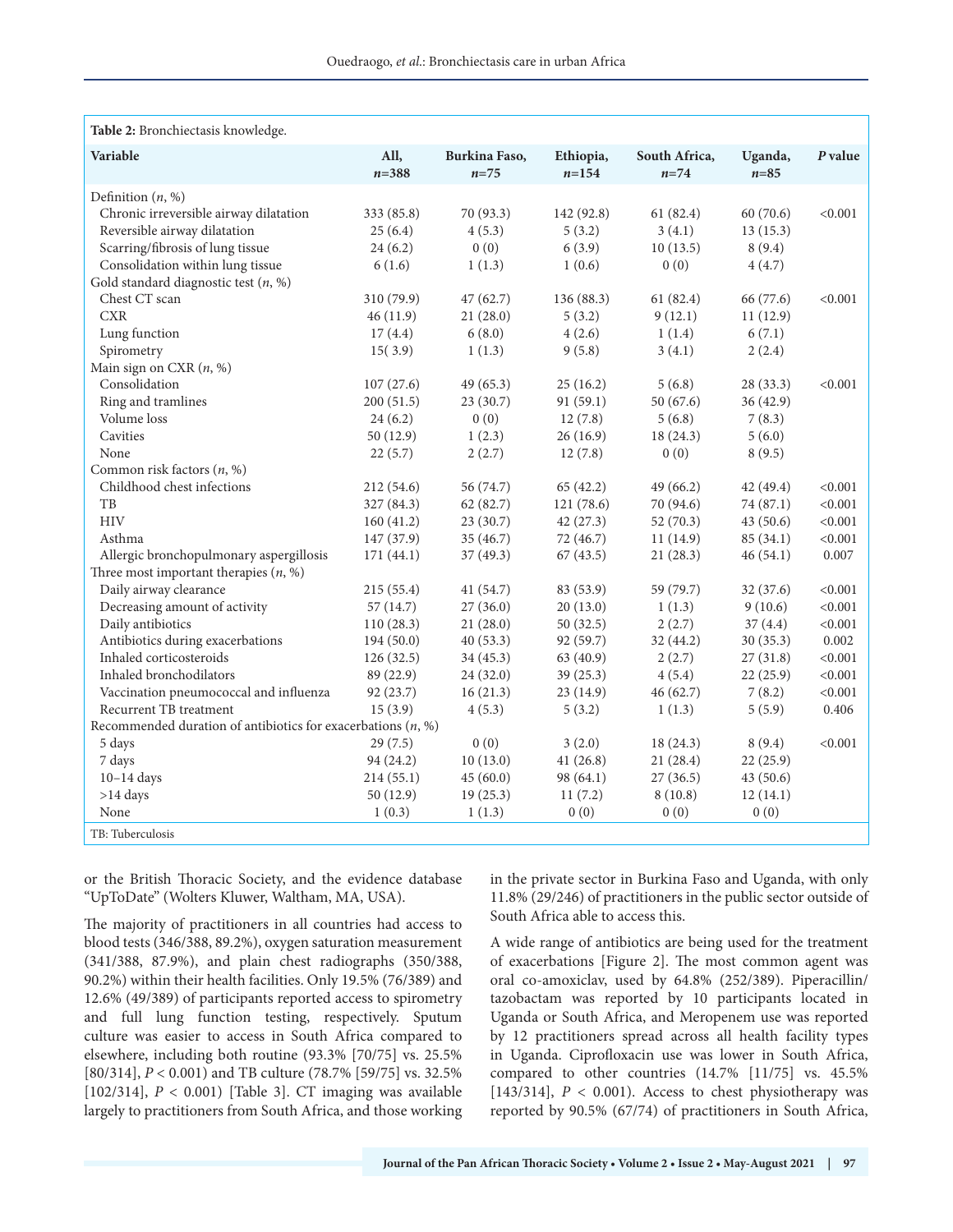| Table 3: Participant practice.                                          |                   |                           |                        |                         |                     |         |  |
|-------------------------------------------------------------------------|-------------------|---------------------------|------------------------|-------------------------|---------------------|---------|--|
| Variable                                                                | All,<br>$n = 388$ | Burkina Faso,<br>$n = 75$ | Ethiopia,<br>$n = 154$ | South Africa,<br>$n=74$ | Uganda,<br>$n = 85$ | P value |  |
| Guidelines/protocol followed for patient<br>management $(n, %)$         | $n = 387*$        |                           | $n=153*$               |                         | $n = 85$            |         |  |
| Yes                                                                     | 67(17.3)          | 1(1.3)                    | 35(22.9)               | 22(29.7)                | 9(10.6)             | < 0.001 |  |
| No                                                                      | 232(60.0)         | 52(69.3)                  | 85(55.5)               | 36(48.6)                | 59 (69.4)           |         |  |
| Not sure                                                                | 88 (22.7)         | 22(29.3)                  | 33(21.6)               | 16(21.6)                | 17(20.0)            |         |  |
| Tools available for patient assessment, within health facility $(n, %)$ |                   |                           |                        |                         |                     |         |  |
| Oxygen saturation                                                       | 341 (87.9)        | 59 (78.7)                 | 135(87.7)              | 67(90.5)                | 80(94.1)            | 0.022   |  |
| Spirometry                                                              | 75(19.3)          | 18(24.0)                  | 8(5.2)                 | 44 (59.4)               | 5(5.9)              | < 0.001 |  |
| Full lung function (lung volumes $+/-$ gas transfer)                    | 49(12.6)          | 2(2.7)                    | 5(3.2)                 | 36(48.6)                | 6(7.1)              | < 0.001 |  |
| Blood tests (FBC, renal function, liver function)                       | 346 (89.2)        | 66 (88.0)                 | 134(87.0)              | 70 (94.6)               | 76 (89.4)           | 0.544   |  |
| Sputum culture for respiratory organisms                                | 149 (38.4)        | 25(33.3)                  | 24(15.6)               | 69 (93.2)               | 31(36.5)            | < 0.001 |  |
| Sputum culture for Mycobacterium tuberculosis                           | 160(41.2)         | 23(30.7)                  | 36(23.4)               | 58 (78.4)               | 43(50.6)            | < 0.001 |  |
| <b>CXR</b>                                                              | 350 (90.2)        | 60(80.0)                  | 140(90.1)              | 73 (98.6)               | 77 (90.6)           | < 0.001 |  |
| CT imaging                                                              | 125(32.2)         | 27(36.0)                  | 18(11.7)               | 60(81.1)                | 20(23.5)            | < 0.001 |  |
| Access to chest physiotherapy services $(n, %)$                         | $n = 384*$        |                           | $n=152*$               | $n = 73*$               | $n = 84*$           |         |  |
| Yes                                                                     | 136(35.4)         | 18(24.0)                  | 23(15.1)               | 66 (90.5)               | 29(34.5)            | < 0.001 |  |
| N <sub>o</sub>                                                          | 199(51.8)         | 42(56.0)                  | 111(73.0)              | 4(5.4)                  | 42(50.0)            |         |  |
| Not sure                                                                | 49(12.8)          | 15(20.0)                  | 18(11.9)               | 3(4.1)                  | 13(15.5)            |         |  |
| *Missing data for this question                                         |                   |                           |                        |                         |                     |         |  |



**Figure 2:** Proportion of participants reporting use of various antibiotics and routes, across all countries.

compared to 22.5% (70/311) of practitioners elsewhere. However, among those with access, only 53.3% (73/137) routinely refer patients for chest physiotherapy treatment.

## **DISCUSSION**

In this paper, we explore KAPs about bronchiectasis among non-specialist doctors in four African cities. Our findings suggest good knowledge about bronchiectasis, its definition, and common risk factors. However, guidelines for local practice were absent, with variation observed in diagnostic and management practices, and reliance on approaches recommended for HICs with little adaptation to local resource capacity.

Participants displayed reasonable knowledge about the diagnosis and definitions of bronchiectasis – the majority were aware of CT imaging as the gold standard for diagnosis, correctly identified symptoms of disease and exacerbations, and knew that recurrent infections may be a consequence of disease.

TB was correctly recognized as an important risk factor by 84% of participants. TB incidence lies between 48 and 500/100,000 in these four countries,<sup>[18]</sup> and over a third of adult pulmonary TB survivors are thought to have residual bronchiectasis,[16,19,20] such that it is indeed likely that TB is a dominant risk factor for airways disease in these settings. Similarly, chronic HIV infection has been associated with small and large airway pathology,<sup>[8]</sup> and the recognition of HIV as a risk factor for bronchiectasis increased with the population prevalence: Under a third recognized HIV as a common risk factor in Burkina Faso and Ethiopia (HIV prevalence 0.7% and 1.0%), but 50–70% identified it as a common risk factor in Uganda and South Africa (HIV prevalence 6.5% and 20.4%).[16] However, only half of participants identified childhood infections as a common cause of disease, while ABPA and asthma were identified by approximately 40% of participants. Data from a recently established Indian bronchiectasis registry suggest that almost a quarter of disease in India is post-infectious, while <10% is related to ABPA and 2.5% to asthma and it is likely that patterns may be similar in Africa.[21] If true, the understanding of risk factors among practitioners in this study may reflect the dominance of bronchiectasis literature focused on HICs, where airways disease may be relatively more important.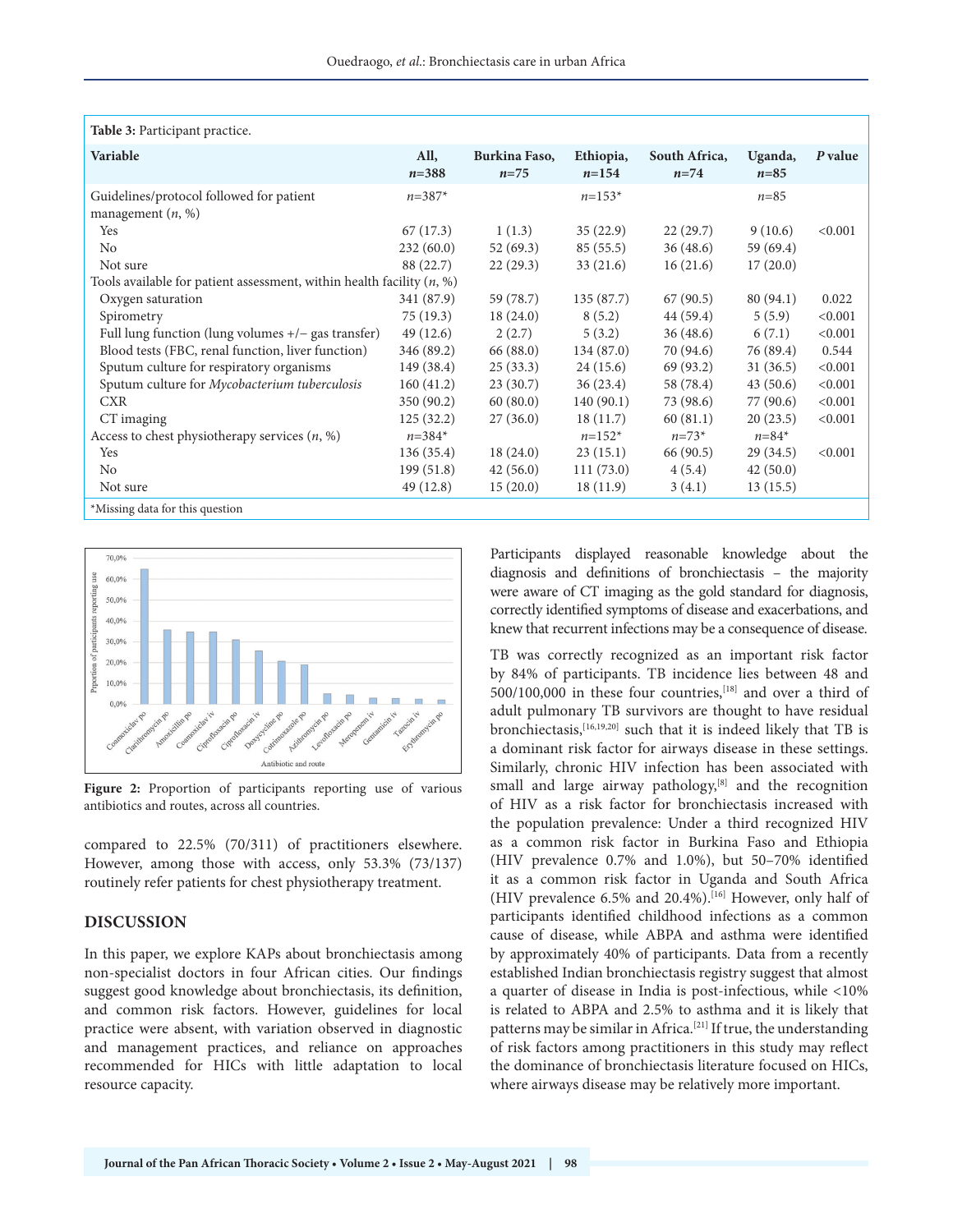Variation was observed in approaches to diagnosis and management, and may reflect the lack of established patient pathways and guidelines for bronchiectasis care. Less than a fifth of participants overall had access to any guidelines, and among those that did, many were using documents produced by organizations which are largely focused on care in HICs.

Knowledge of diagnosis and investigations for bronchiectasis appeared correspondingly poorly tailored to the LMIC context. Although CXR was the only imaging modality available to the majority of practitioners, only half knew that ring and tramline changes are the pathognomonic appearance of bronchiectasis on CXR. Despite being in high TB burden settings, only half to three quarters of participants in primary and secondary care selected sputum mycobacterial culture as a relevant investigation to perform in the work-up of patients.

Use of locally appropriate strategies for bronchiectasis management was also limited. Airway clearance exercises are a mainstay of bronchiectasis treatment in international treatment guidelines.<sup>[12,13]</sup> They are cheap and can be performed independently with minimal equipment, making them a feasible management option in LMICs. However, only half of participants identified regular airway clearance as a management priority, with little access to chest physiotherapy outside of South Africa.

Use of antibiotics for exacerbations was identified as a management priority by only half of participants, and the antibiotic agents and treatment durations used for exacerbations varied widely. The widespread use of ciprofloxacin – a fluoroquinolone with activity against *Mycobacterium tuberculosis –* is worrying in high TB incidence settings, as was the reported use of carbapenems even in primary care settings in Uganda. Access to sputum culture in settings outside of South Africa was limited, and microbiological data are, therefore, needed to guide empirical antibiotic use and prevent emergence of antimicrobial resistance.[22]

Finally, the proportion of participants who felt that bronchiectasis was common in their setting varied from just 12% in Burkina Faso to 93% in South Africa. This may reflect differences in medical training or the true burden of disease in these settings, perhaps as a result of the variation in TB incidence from 48/100,000 to 500/100,000 between these settings.[23] More data on the epidemiology of disease are required to determine this. However, the majority of the study participants in all settings would welcome more training and clear guidelines for management.

This study had several limitations. No standardized tool was available to assess KAP about bronchiectasis. The health facilities included were convenience sampled, based in urban areas, and relatively well resourced, and findings cannot be generalized to rural or less well-resourced settings. Data from

practitioners were analyzed at an individual rather than facility level, and so "clustering" of findings by facility cannot be assessed. While participants were asked about their knowledge and practice, routine practice was not observed, and there may have been reporting bias. Finally, in this study, we assessed knowledge and practice of a specific type of pathology – bronchiectasis – but local practitioners may have been more familiar with syndromic descriptions of disease using terms such as "chronic cough" or "PTLD," and questionnaire answers may have been different if these terms had been used.

Strengths of this study include our focus on a hitherto neglected disease in Africa, inclusion of non-specialist practitioners who are responsible for the majority of care in these settings, and large sample size. The survey covered a range of subjects relevant to the development of guidelines and training materials.

Our findings have several implications. First, there is a clear need for context-appropriate guidelines for bronchiectasis care in these settings. We suggest that these guidelines should be informed by data on local epidemiology and codeveloped with local practitioners. They should be suitable for decentralized care, with emphasis on low-cost patient-centered interventions such as chest physiotherapy, and with recommendations for appropriate antibiotic use. Consideration should be given to whether these guidelines are best targeted at syndromes such as "chronic cough" or PTLD, or at bronchiectasis itself, but whatever the approach, care should be taken to prioritize investigation and treatment for active TB disease in all adults presenting with chronic cough in high TB incidence settings. Finally, we call on the international community of bronchiectasis researchers to ensure broader representation of LMICs in bronchiectasis disease registries and research collaborations to ensure that low-resource settings are not left behind as management of this important chronic condition progresses.

# **CONCLUSION**

This study identified the knowledge, attitude and practice gaps in the management of bronchiectasis in Sub-Saharan Africa. These gaps may be related to the lack of data about the epidemiology of the disease in the region and deficit of guidelines for its management. Our findings suggest the need for guidelines for local investigation, diagnosis and management as per the resource availability in the region. Further studies are needed to describe disease epidemiology and current management practices in both urban and rural settings in sub-Saharan Africa.

## **Declaration of patient consent**

The authors certify that they have obtained all appropriate patient consent.